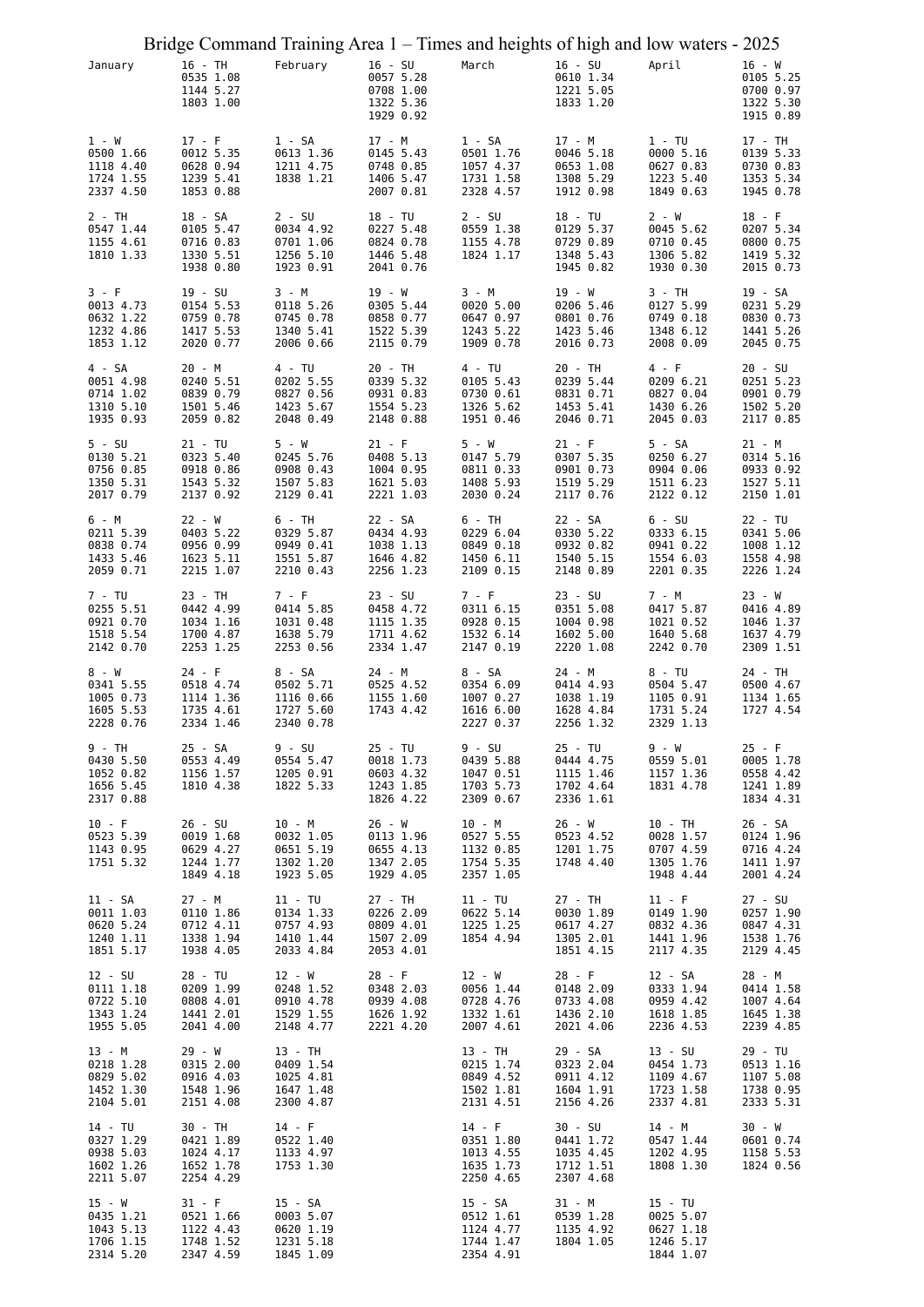| May                                                           | Bridge Command Training Area 1 – Times and heights of high and low waters - 2025<br>$16 - F$ | June                                                         | 16 - M                                                        | July                                                          | $16 - W$                                                     | August                                                        | 16 - SA                                                      |
|---------------------------------------------------------------|----------------------------------------------------------------------------------------------|--------------------------------------------------------------|---------------------------------------------------------------|---------------------------------------------------------------|--------------------------------------------------------------|---------------------------------------------------------------|--------------------------------------------------------------|
|                                                               | 0106 5.08<br>0656 1.00<br>1319 5.10<br>1912 0.94                                             |                                                              | 0124 4.98<br>0737 1.00<br>1338 5.04<br>1956 0.96              |                                                               | 0138 5.09<br>0802 0.93<br>1357 5.20<br>2022 0.85             |                                                               | 0245 5.75<br>0909 0.42<br>1506 5.82<br>2128 0.39             |
| $1 - TH$<br>0021 5.73<br>0645 0.40<br>1243 5.90<br>1905 0.27  | 17 - SA<br>0132 5.12<br>0728 0.89<br>1343 5.14<br>1945 0.86                                  | $1 - SU$<br>0129 6.01<br>0743 0.30<br>1351 6.02<br>2003 0.31 | 17 - TU<br>0154 5.10<br>0815 0.93<br>1410 5.15<br>2034 0.92   | $1 - TU$<br>0203 5.76<br>0812 0.57<br>1427 5.73<br>2033 0.60  | 17 - TH<br>0217 5.29<br>0843 0.80<br>1437 5.38<br>2104 0.75  | $1 - F$<br>0325 5.56<br>0922 0.73<br>1546 5.48<br>2141 0.79   | 17 - SU<br>0327 5.87<br>0948 0.39<br>1549 5.88<br>2208 0.41  |
| 2 - F<br>0105 6.03<br>0725 0.18<br>1326 6.14<br>1944 0.12     | $18 - SU$<br>0155 5.15<br>0801 0.84<br>1406 5.17<br>2018 0.84                                | 2 - M<br>0214 5.99<br>0823 0.35<br>1437 5.93<br>2044 0.42    | $18 - W$<br>0228 5.19<br>0854 0.92<br>1447 5.22<br>2114 0.93  | 2 - W<br>0250 5.68<br>0855 0.65<br>1514 5.61<br>2116 0.72     | $18 - F$<br>0258 5.44<br>0924 0.73<br>1520 5.49<br>2146 0.72 | $2 - SA$<br>0406 5.38<br>1000 0.86<br>1626 5.27<br>2218 0.95  | 18 - M<br>0411 5.86<br>1029 0.47<br>1634 5.80<br>2250 0.55   |
| 3 - SA<br>0148 6.20<br>0803 0.09<br>1409 6.22<br>2022 0.10    | 19 - M<br>0218 5.18<br>0835 0.85<br>1431 5.18<br>2052 0.88                                   | 3 - TU<br>0259 5.84<br>0904 0.52<br>1523 5.72<br>2125 0.63   | 19 - TH<br>0308 5.23<br>0935 0.96<br>1529 5.22<br>2157 1.00   | 3 - TH<br>0337 5.52<br>0937 0.80<br>1601 5.40<br>2158 0.90    | 19 - SA<br>0342 5.51<br>1007 0.73<br>1606 5.52<br>2229 0.75  | $3 - SU$<br>0445 5.13<br>1037 1.05<br>1704 4.99<br>2256 1.16  | 19 - TU<br>0457 5.72<br>1112 0.65<br>1722 5.61<br>2335 0.78  |
| $4 - SU$<br>0230 6.20<br>0841 0.15<br>1452 6.14<br>2100 0.22  | 20 - TU<br>0246 5.18<br>0910 0.93<br>1502 5.16<br>2128 0.99                                  | 4 - W<br>0346 5.58<br>0947 0.77<br>1611 5.42<br>2209 0.92    | $20 - F$<br>0352 5.20<br>1020 1.05<br>1616 5.17<br>2244 1.11  | 4 - F<br>0424 5.28<br>1020 1.01<br>1648 5.14<br>2242 1.13     | 20 - SU<br>0429 5.50<br>1052 0.80<br>1654 5.46<br>2316 0.86  | 4 - M<br>0523 4.85<br>1116 1.28<br>1741 4.70<br>2337 1.41     | $20 - W$<br>0548 5.47<br>1200 0.92<br>1815 5.33              |
| 5 - M<br>0313 6.04<br>0920 0.34<br>1536 5.90<br>2140 0.48     | 21 - W<br>0320 5.13<br>0947 1.07<br>1539 5.08<br>2208 1.16                                   | 5 - TH<br>0436 5.25<br>1033 1.08<br>1702 5.07<br>2257 1.24   | $21 - SA$<br>0442 5.12<br>1110 1.17<br>1709 5.07<br>2337 1.24 | 5 - SA<br>0512 5.00<br>1104 1.25<br>1737 4.85<br>2328 1.37    | 21 - M<br>0520 5.41<br>1141 0.93<br>1747 5.34                | $5 - TU$<br>0559 4.55<br>1158 1.54<br>1818 4.41               | 21 - TH<br>0027 1.07<br>0645 5.17<br>1257 1.22<br>1917 5.02  |
| 6 - TU<br>0359 5.73<br>1000 0.64<br>1622 5.54<br>2222 0.82    | 22 - TH<br>0401 5.01<br>1030 1.26<br>1624 4.93<br>2254 1.37                                  | 6 - F<br>0530 4.89<br>1123 1.40<br>1800 4.72<br>2352 1.55    | 22 - SU<br>0538 5.01<br>1207 1.30<br>1808 4.96                | $6 - SU$<br>0602 4.71<br>1152 1.50<br>1828 4.57               | 22 - TU<br>0007 1.01<br>0615 5.26<br>1235 1.09<br>1845 5.18  | 6 - W<br>0021 1.66<br>0637 4.28<br>1245 1.79<br>1858 4.16     | 22 - F<br>0130 1.36<br>0751 4.89<br>1407 1.48<br>2029 4.80   |
| 7 - W<br>0447 5.33<br>1045 1.02<br>1714 5.11<br>2310 1.23     | $23 - F$<br>0450 4.84<br>1121 1.47<br>1718 4.74<br>2352 1.57                                 | 7 - SA<br>0632 4.57<br>1222 1.69<br>1906 4.45                | $23 - M$<br>0038 1.34<br>0640 4.92<br>1311 1.38<br>1914 4.89  | 7 - M<br>0017 1.61<br>0656 4.44<br>1244 1.72<br>1925 4.33     | 23 - W<br>0105 1.17<br>0716 5.10<br>1337 1.25<br>1948 5.04   | 7 - TH<br>0111 1.90<br>0721 4.05<br>1340 1.99<br>1949 3.97    | 23 - SA<br>0248 1.55<br>0908 4.75<br>1531 1.57<br>2147 4.75  |
| 8 - TH<br>0543 4.89<br>1138 1.43<br>1815 4.69                 | 24 - SA<br>0549 4.65<br>1226 1.65<br>1824 4.58                                               | $8 - SU$<br>0055 1.80<br>0742 4.36<br>1330 1.88<br>2018 4.31 | 24 - TU<br>0146 1.38<br>0748 4.89<br>1421 1.37<br>2023 4.92   | 8 - TU<br>0112 1.81<br>0755 4.24<br>1341 1.88<br>2026 4.17    | 24 - TH<br>0212 1.30<br>0822 4.99<br>1447 1.33<br>2057 4.97  | 8 - F<br>0212 2.06<br>0822 3.91<br>1446 2.10<br>2059 3.89     | 24 - SU<br>0413 1.54<br>1025 4.80<br>1652 1.46<br>2301 4.90  |
| 9 - F<br>0009 1.63<br>0651 4.52<br>1245 1.79<br>1931 4.39     | $25 - SU$<br>0104 1.70<br>0701 4.54<br>1344 1.70<br>1940 4.55                                | 9 - M<br>0207 1.92<br>0854 4.30<br>1442 1.93<br>2128 4.31    | $25 - W$<br>0256 1.32<br>0857 4.97<br>1530 1.26<br>2131 5.05  | 9 - W<br>0211 1.93<br>0857 4.13<br>1442 1.96<br>2128 4.12     | $25 - F$<br>0323 1.34<br>0932 4.98<br>1559 1.31<br>2207 5.02 | 9 - SA<br>0321 2.10<br>0938 3.91<br>1557 2.06<br>2215 3.97    | 25 - M<br>0527 1.35<br>1134 5.02<br>1757 1.23                |
| $10 - SA$<br>0126 1.91<br>0813 4.32<br>1412 1.97<br>2055 4.31 | 26 - M<br>0225 1.65<br>0820 4.60<br>1503 1.56<br>2058 4.70                                   | 10 - TU<br>0316 1.90<br>0959 4.35<br>1547 1.85<br>2228 4.40  | 26 - TH<br>0402 1.17<br>1003 5.14<br>1632 1.07<br>2233 5.24   | $10 - TH$<br>0313 1.96<br>0957 4.12<br>1543 1.93<br>2225 4.15 | 26 - SA<br>0433 1.26<br>1041 5.08<br>1706 1.18<br>2313 5.16  | $10 - SU$<br>0430 1.98<br>1048 4.07<br>1701 1.87<br>2316 4.19 | 26 - TU<br>0004 5.15<br>0625 1.10<br>1232 5.28<br>1849 0.98  |
| $11 - SU$<br>0258 1.97<br>0934 4.36<br>1540 1.91<br>2210 4.44 | 27 - TU<br>0338 1.43<br>0933 4.84<br>1610 1.27<br>2205 5.00                                  | 11 - W<br>0415 1.78<br>1054 4.46<br>1640 1.70<br>2317 4.52   | $27 - F$<br>0501 0.97<br>1103 5.35<br>1728 0.88<br>2331 5.46  | $11 - F$<br>0412 1.88<br>1049 4.20<br>1639 1.82<br>2312 4.26  | 27 - SU<br>0537 1.10<br>1143 5.25<br>1805 1.01               | 11 - M<br>0530 1.74<br>1141 4.34<br>1757 1.58                 | $27 - W$<br>0058 5.40<br>0712 0.87<br>1322 5.50<br>1932 0.78 |
| 12 - M<br>0415 1.82<br>1041 4.54<br>1644 1.71<br>2309 4.65    | 28 - W<br>0439 1.11<br>1035 5.17<br>1706 0.94<br>2303 5.35                                   | 12 - TH<br>0503 1.62<br>1138 4.58<br>1724 1.53<br>2357 4.64  | 28 - SA<br>0554 0.78<br>1158 5.55<br>1819 0.70                | 12 - SA<br>0505 1.73<br>1133 4.34<br>1730 1.64<br>2352 4.42   | 28 - M<br>0012 5.34<br>0632 0.92<br>1240 5.43<br>1857 0.84   | 12 - TU<br>0003 4.50<br>0622 1.42<br>1224 4.67<br>1845 1.26   | 28 - TH<br>0145 5.58<br>0751 0.71<br>1406 5.63<br>2010 0.66  |
| 13 - TU<br>0509 1.59<br>1133 4.76<br>1730 1.47<br>2355 4.85   | 29 - TH<br>0532 0.79<br>1130 5.52<br>1755 0.64<br>2355 5.67                                  | $13 - F$<br>0544 1.44<br>1214 4.69<br>1804 1.35              | $29 - SU$<br>0024 5.63<br>0643 0.64<br>1250 5.70<br>1906 0.59 | $13 - SU$<br>0553 1.53<br>1209 4.52<br>1816 1.43              | 29 - TU<br>0106 5.51<br>0720 0.77<br>1331 5.58<br>1943 0.72  | 13 - W<br>0045 4.85<br>0707 1.09<br>1305 5.03<br>1928 0.94    | 29 - F<br>0227 5.65<br>0827 0.63<br>1446 5.64<br>2044 0.63   |
| $14 - W$<br>0549 1.36<br>1216 4.93<br>1807 1.26               | $30 - F$<br>0618 0.52<br>1219 5.80<br>1840 0.42                                              | 14 - SA<br>0029 4.75<br>0623 1.26<br>1243 4.80<br>1842 1.18  | 30 - M<br>0115 5.74<br>0729 0.56<br>1339 5.76<br>1951 0.56    | 14 - M<br>0027 4.63<br>0638 1.32<br>1244 4.74<br>1859 1.21    | 30 - W<br>0155 5.62<br>0804 0.68<br>1419 5.64<br>2025 0.67   | 14 - TH<br>0125 5.20<br>0749 0.80<br>1345 5.37<br>2009 0.67   | 30 - SA<br>0305 5.60<br>0900 0.64<br>1523 5.54<br>2117 0.68  |
| 15 - TH<br>0034 4.99<br>0624 1.16<br>1250 5.04<br>1840 1.08   | 31 - SA<br>0043 5.90<br>0701 0.35<br>1306 5.97<br>1922 0.31                                  | 15 - SU<br>0057 4.86<br>0700 1.11<br>1310 4.92<br>1919 1.05  |                                                               | $15 - TU$<br>0101 4.86<br>0721 1.11<br>1319 4.98<br>1941 1.01 | 31 - TH<br>0241 5.64<br>0844 0.67<br>1503 5.61<br>2104 0.69  | $15 - F$<br>0205 5.52<br>0829 0.56<br>1425 5.64<br>2049 0.48  | 31 - SU<br>0340 5.45<br>0933 0.73<br>1556 5.35<br>2149 0.80  |